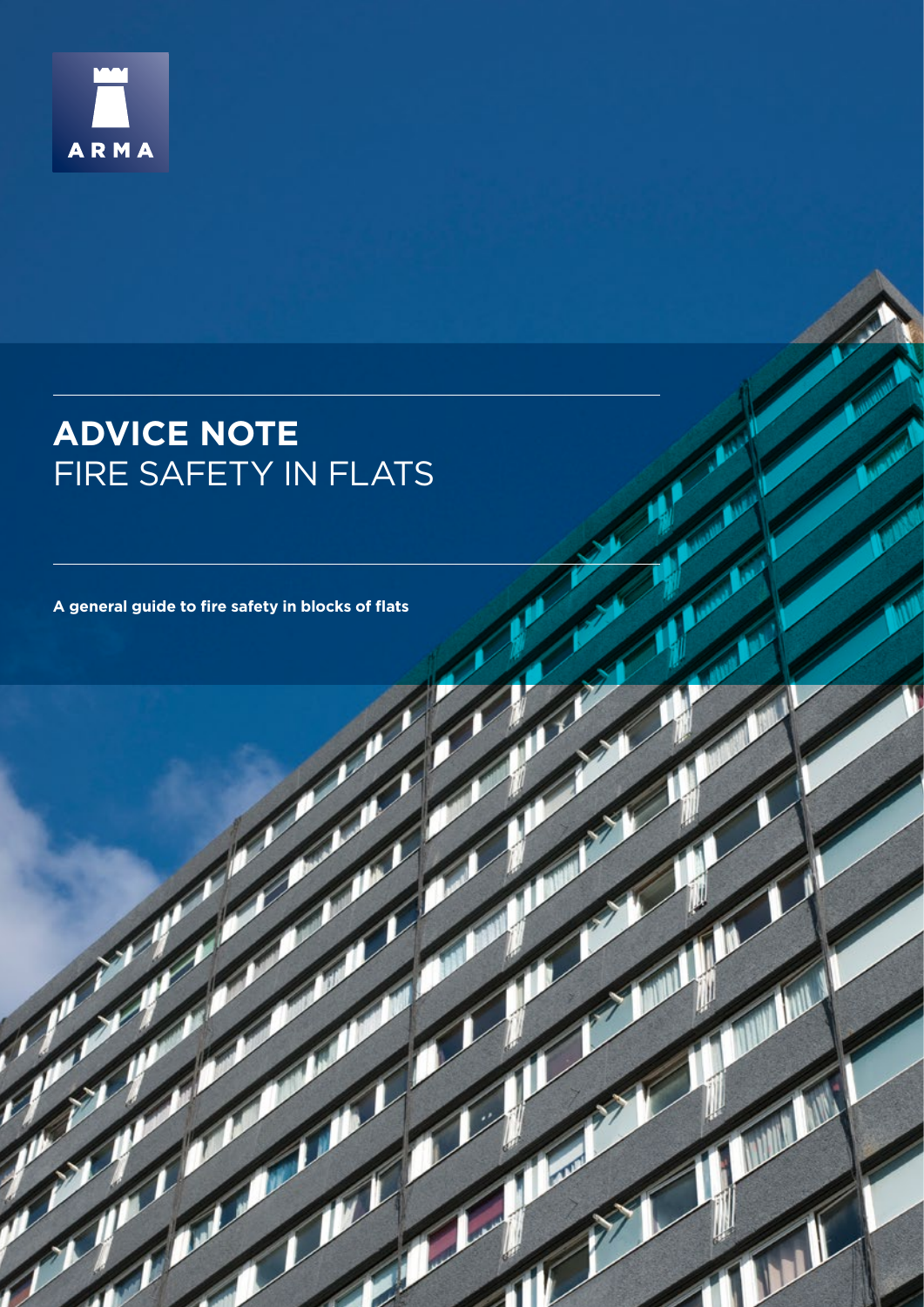### **CONTENTS**

#### **Note:**

As the leading trade body for residential leasehold management, ARMA is also an important resource for leaseholders. Our Advice Notes cover a range of topics on the leasehold system to help leaseholders understand their rights and responsibilities and ultimately get the most out of living in their flat.

| 3  | <b>Summary</b>                            |
|----|-------------------------------------------|
| 4  | The main causes of fire                   |
| 5  | <b>Preventing fires in your flat</b>      |
| 6  | <b>Front doors of flats</b>               |
|    | <b>Fire safety in communal areas</b>      |
| 8  | <b>Principals of fire safety in flats</b> |
| 10 | <b>Further information</b>                |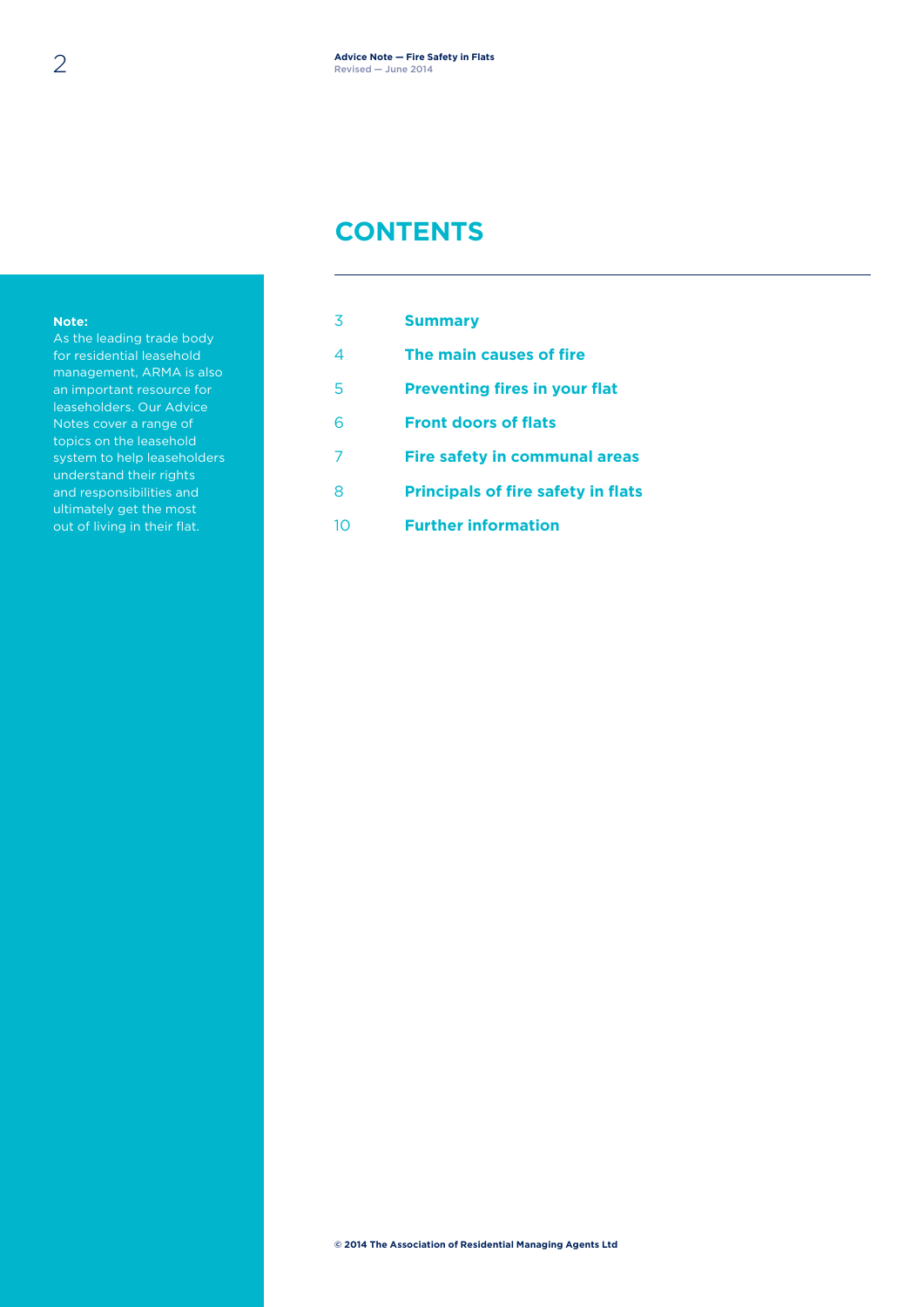#### **SUMMARY**

This Advice Note gives general guidance about fire safety in blocks of flats. Specific advice for individual blocks will differ, so you should read this in conjunction with the guidance that's in place for your own building. That could be a leaflet or a fire safety notice posted in the communal areas.

The information in this advice note is important — taking a little time to read it now may save your life!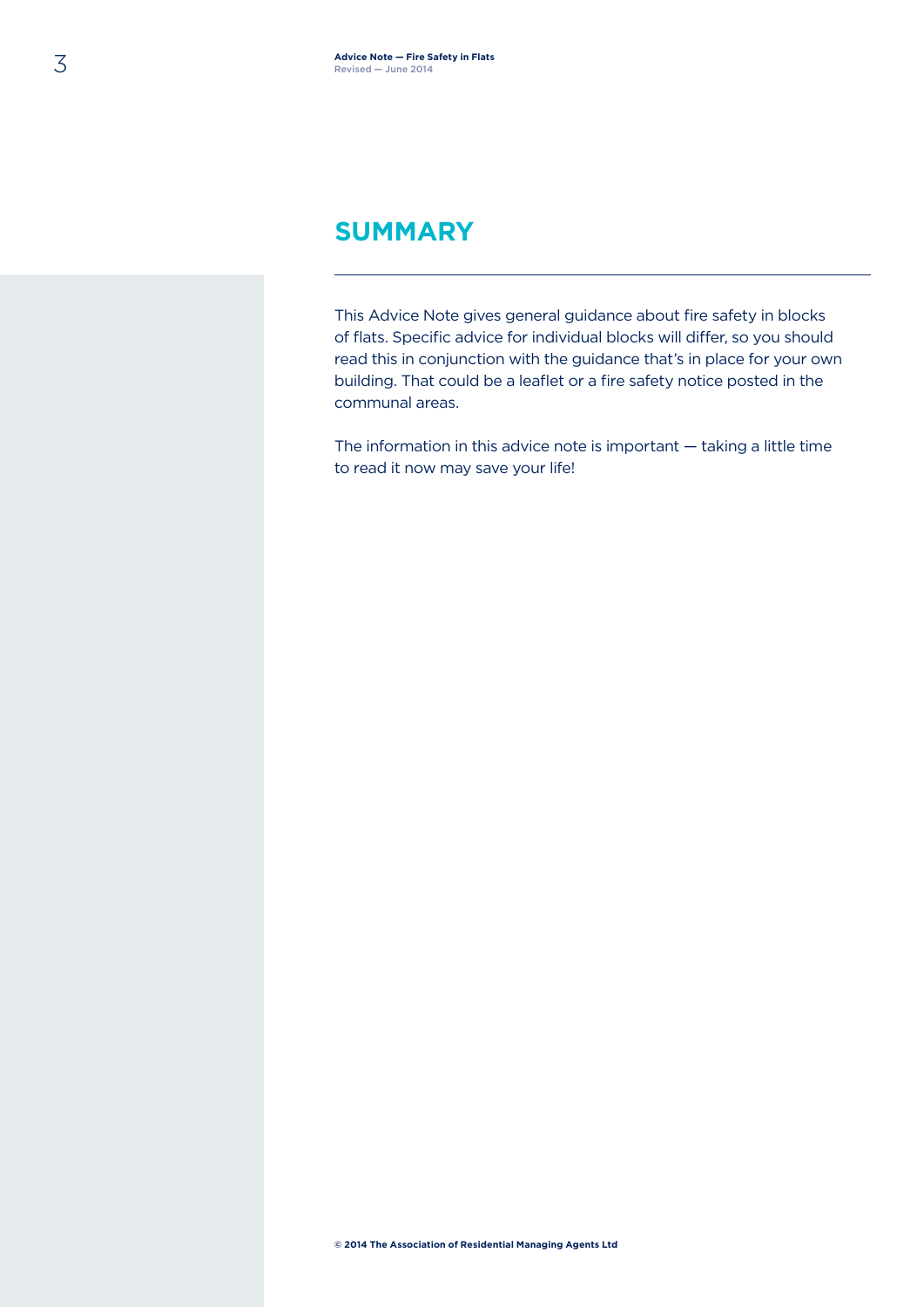# **THE MAIN CAUSES OF FIRE**

Most fires in blocks of flats start within the individual flats themselves. Electrical faults from overloaded sockets are the main cause.

Cigarettes are another major problem. Fires can start when they're not put out properly, or when someone smoking out of a window throws the butt away and it falls through a neighbour's open window below.

Chip and frying pans are particularly dangerous when someone forgets to turn off the hob. So are fragranced candles when they're left unattended.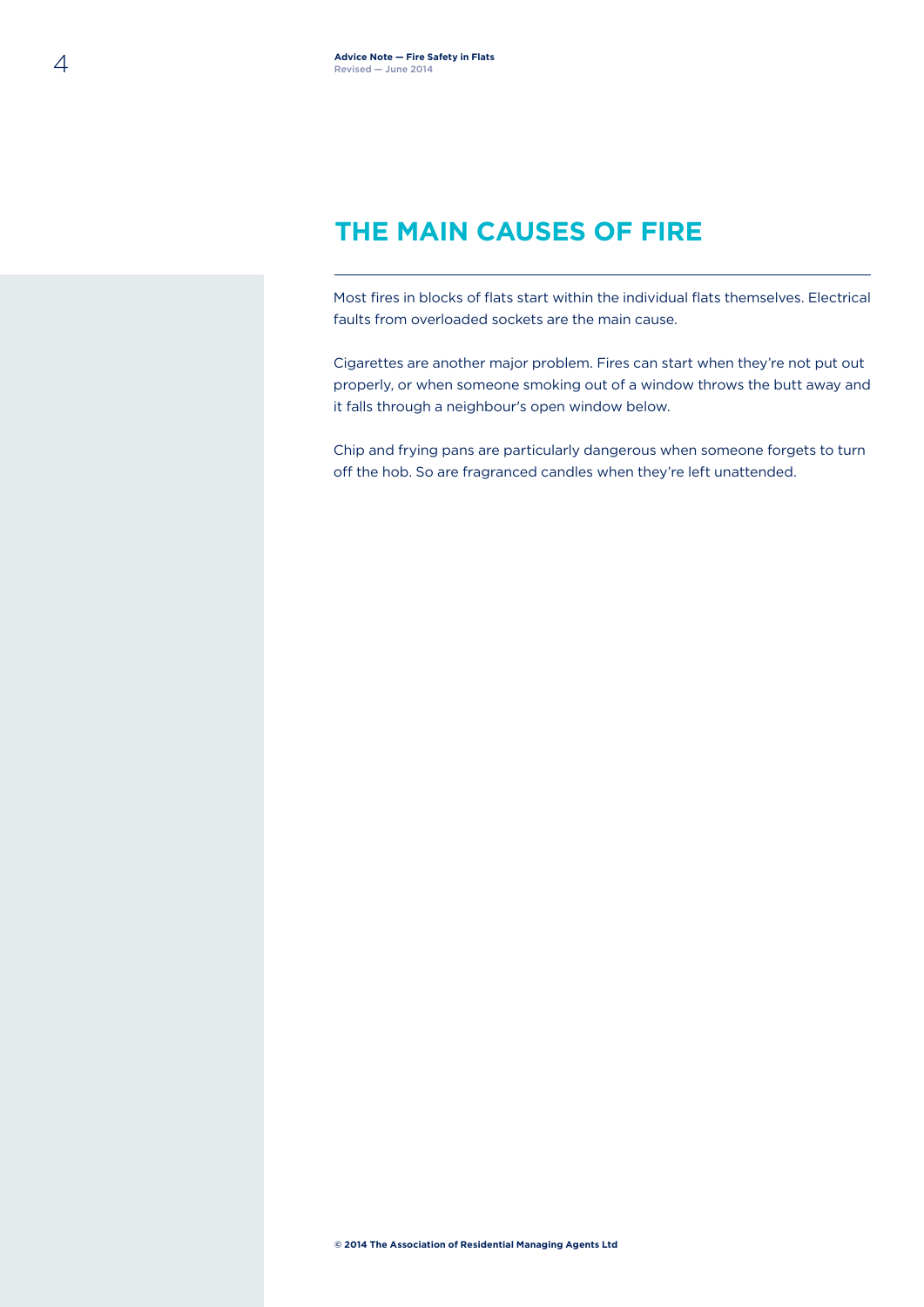### **PREVENTING FIRES IN YOUR FLAT**

The best protection from fire is prevention. Your landlord and managing agent have a duty to take steps to prevent fires breaking out in the communal areas, but you can still ensure your home is as safe as possible. Remember, most fires in blocks of flats start within the flats themselves, not in the communal areas.

Smoke detectors are the most effective way of preventing fires. They also give vital early warning and extra time to escape in the event of one breaking out. So if you don't have smoke detectors, you should seriously consider installing them. Mains wired detectors are the safest.

You should check your smoke detector weekly to see if it's working. If it's not a mains wired one, change the battery every year or when you need to. You should change your smoke detector every 10 years.

It's important to check the doors in your flat are in good condition and that they shut properly. Never remove internal doors or wedge them open; make sure they're closed at night. You should also make sure everyone knows where the keys are kept for the main door.

If you're planning alterations to doors and the internal layout of your flat, think about the implications on fire safety. Always contact your landlord or managing agent first.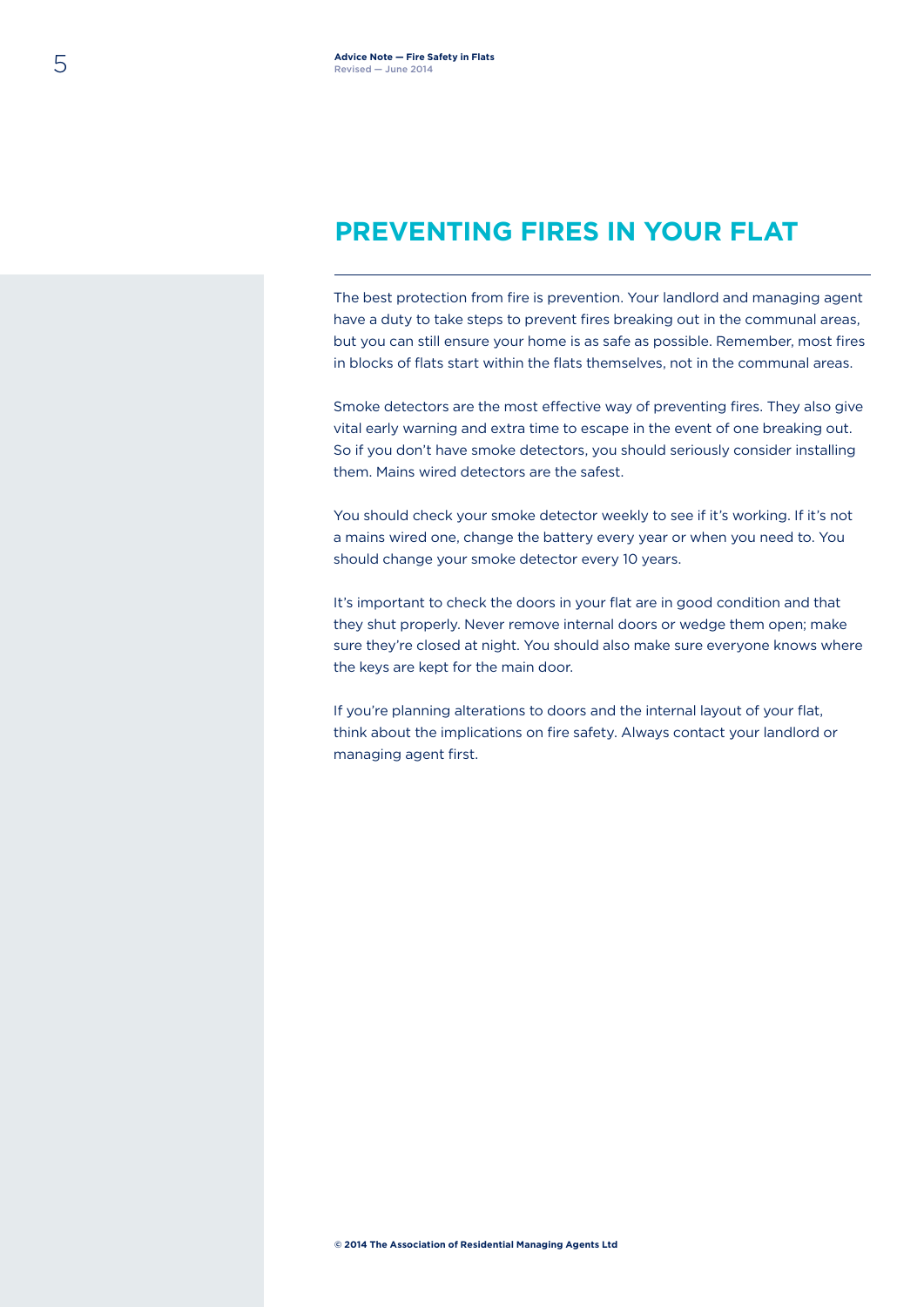# **FRONT DOORS OF FLATS**

Believe it or not, your front door is a secret weapon against fire in your block. And not just for you, but your neighbours too. It prevents fire and smoke from spreading to the communal areas, and cutting off the escape routes.

So you should never alter your front door without taking advice on the implications it would have on fire safety. It should have a self-closing device fitted to meet current fire safety guidance for flats — you should never remove this. Even altering the letterbox or adding a cat flap can affect the fire safety of your building and the communal escape routes. Always ask permission from your landlord or managing agent first.

**© 2014 The Association of Residential Managing Agents Ltd**

BELIEVE IT OR NOT, YOUR FRONT DOOR IS A SECRET WEAPON AGAINST FIRE IN YOUR BLOCK. AND NOT JUST FOR YOU, BUT YOUR NEIGHBOURS TOO. IT PREVENTS FIRE AND SMOKE FROM SPREADING TO THE COMMUNAL AREAS, AND CUTTING OFF THE ESCAPE ROUTES.

相場長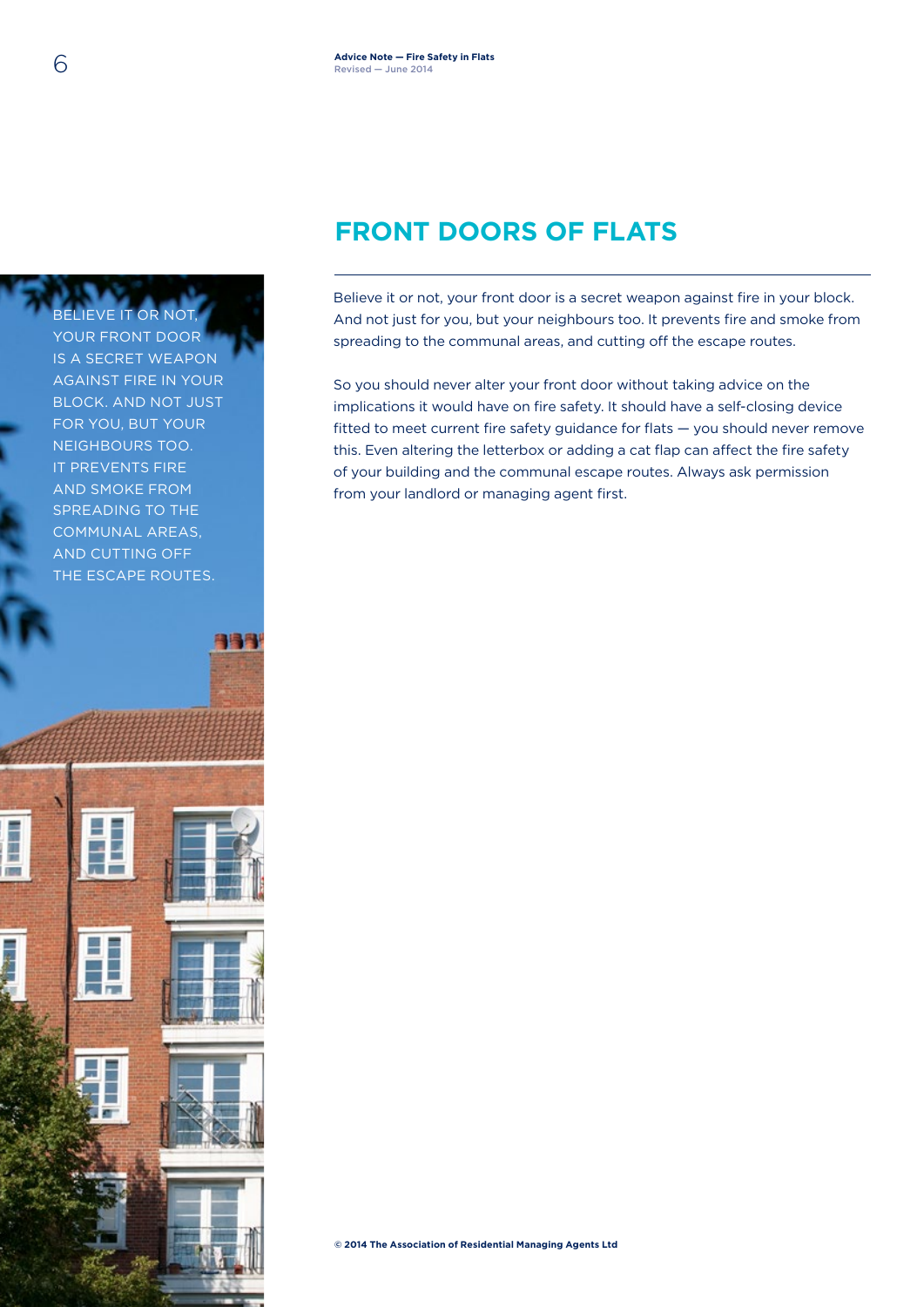### **FIRE SAFETY IN COMMUNAL AREAS**

Your landlord or managing agent has a legal duty to arrange for a fire risk assessment to be carried out on the communal areas of your building, and for it to be kept under review. But there are a few things you can do to help:

- Don't obstruct the communal areas, which often form the fire escape route for the block
- Don't prop open fire doors in communal areas
- Don't clutter the stairs, corridors and landings with personal items or things that can set fire easily
- Don't store prams, bicycles or mobility scooters in communal areas without the permission of the landlord or managing agent. You won't get permission if the fire safety of the block is put at risk
- If you see anything in the communal areas that doesn't belong there, remove it or tell your landlord or managing agent
- Don't store flammable materials in cupboards that have electrical circuits
- Make sure you put all rubbish in the bins provided don't leave it lying around in the refuse area as this can easily be set on fire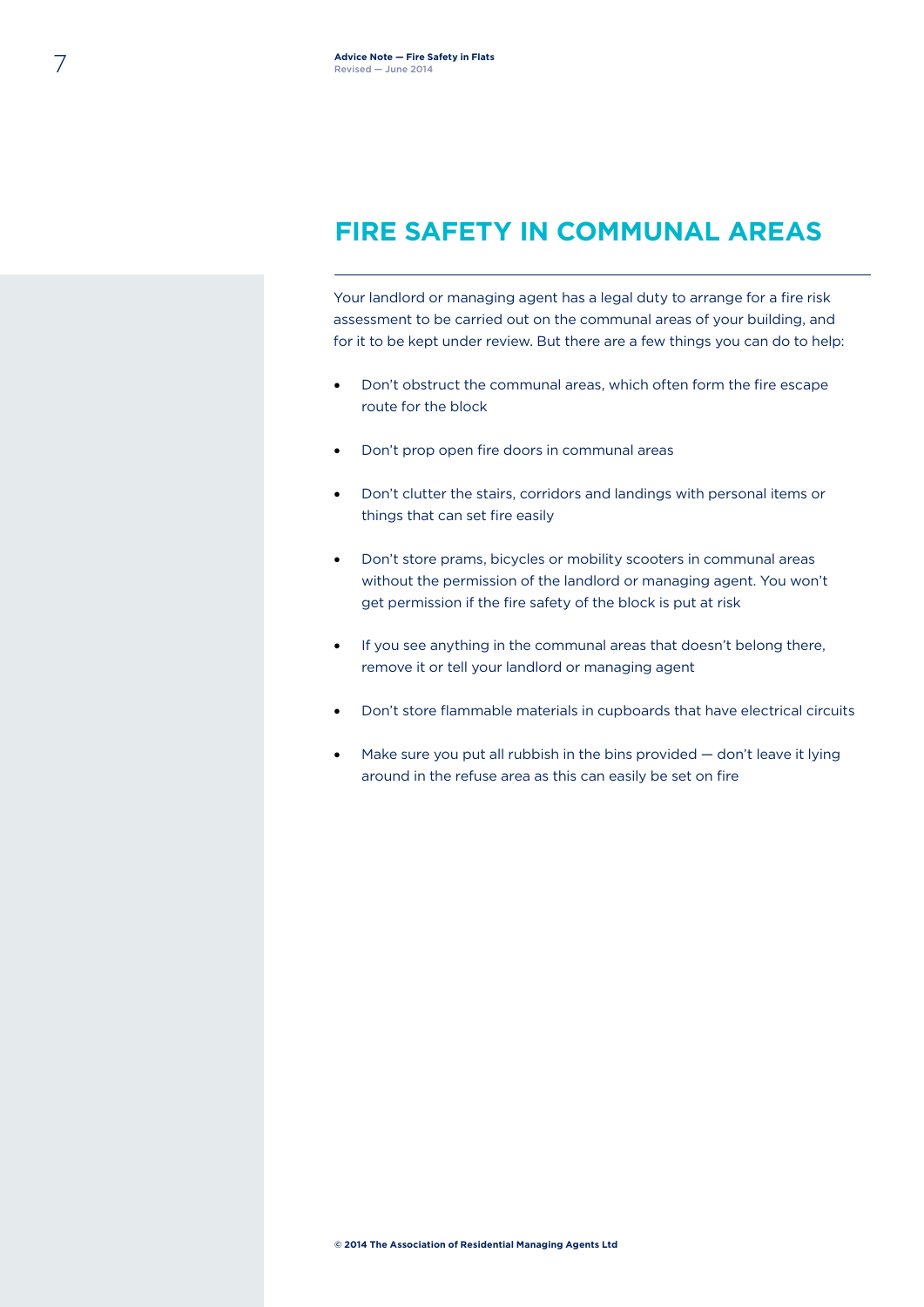### **PRINCIPLES OF FIRE SAFETY IN FLATS**

Most purpose built flats and modern conversions are designed with fire safety in mind. It's important to be aware of these principles:

- There's a high degree of compartmentation between each flat, and between the flats and the communal areas — so each flat is effectively a fire resisting box
- There's a low probability of fire spreading beyond the flat where it broke out
- There's a low fire risk in communal areas

If these design principles are in place then the following fire safety principles will apply, subject of course to the risk assessment of each block:

- A stay put policy will apply. This means that unless the fire breaks out in your flat, it's safest to stay in your flat unless you're asked to leave by the fire brigade
- There's no need for simultaneous evacuation or for fire drills
- Residents in the flat where the fire broke out should evacuate and call the fire brigade; other residents are safe to stay in their flats
- There's no need for fire alarms in communal areas or to be linked into flats
- There's no need for fire extinguishers in communal areas except for plant and service rooms
- Emergency lighting is generally required in communal areas including stairs and corridors and plant and service rooms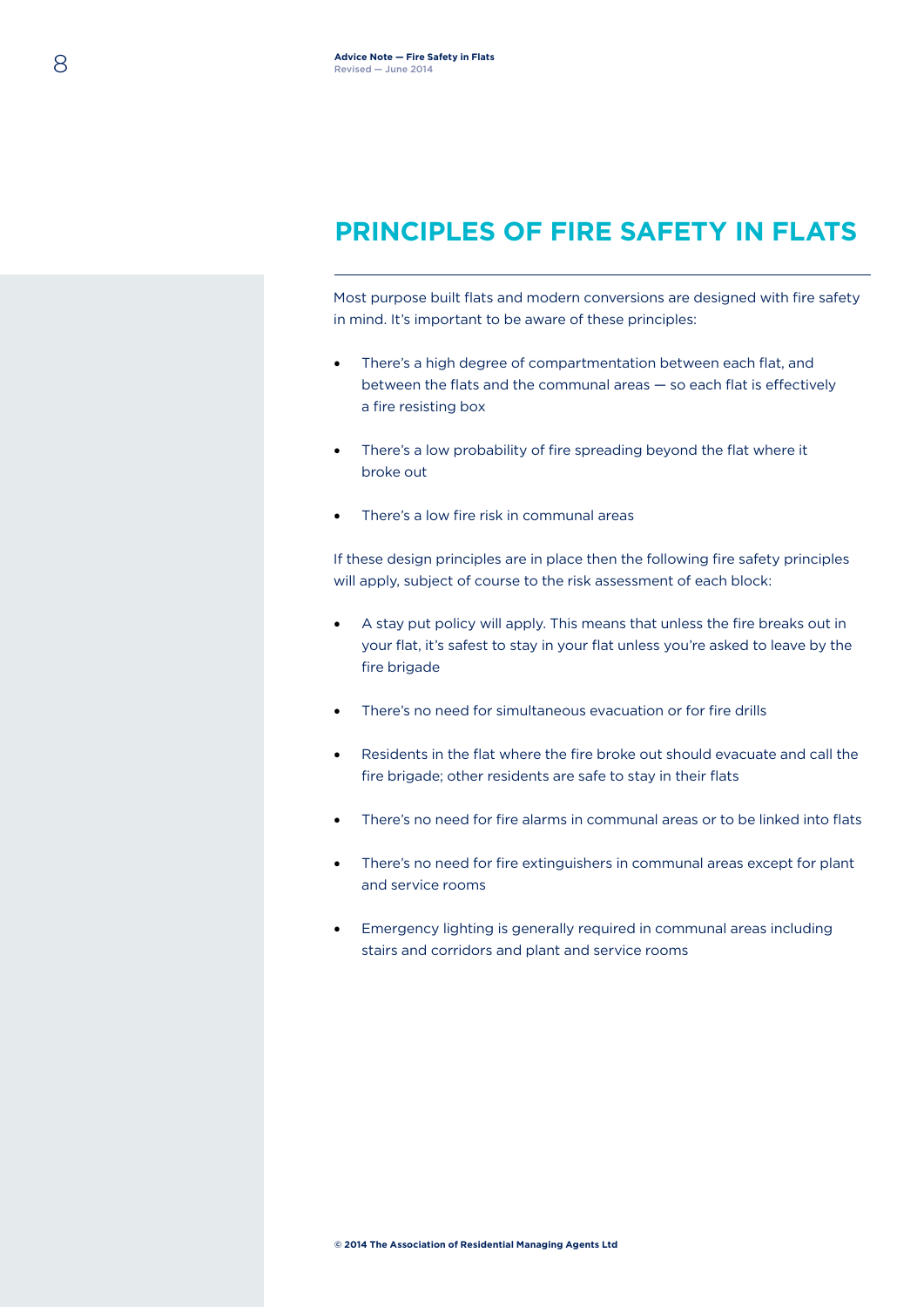#### **Fire risk assessments of communal areas**

It's a legal requirement for all blocks of flats (including houses converted into two or more flats) to have a fire risk assessment of the communal areas only. But this must include the front doors of individual flats. The responsibility to arrange the assessment lies with the landlord. This could be a Residents' Management Company or Right to Manage Company.

A basic fire risk assessment will look at the communal areas and examine the main doors to the flats. If there's reason to doubt the structural fire protection of a block, a more intrusive assessment may be required. This may include opening up the structure of the building to check its fire resistance.

#### **Reviewing fire risk assessments**

Your landlord or agent should keep the fire risk assessment for your block under review. This is not necessarily the same as repeating the assessment; a shorter review can be made with a repeat at longer intervals.

There are no legal requirements set for the timing of reviews and repeat assessments; it depends on the individual circumstances. General guidance is:

- For low risk modern low rise blocks, a review every two years with a new assessment every four years
- For higher risk blocks, an annual review with a new assessment every three years

A review should also be carried out after the completion of any work to the building to address fire safety concerns.

#### **Fire action instructions**

Your landlord or agent should inform all residents about the fire safety arrangements for the block.

In simpler blocks, a standard fire safety notice in the communal areas would be enough. Otherwise a bespoke document may be needed, which is copied to all residents.

If you're not sure of the fire safety plan for your block you should contact your landlord, Residents' Management Company or agent.